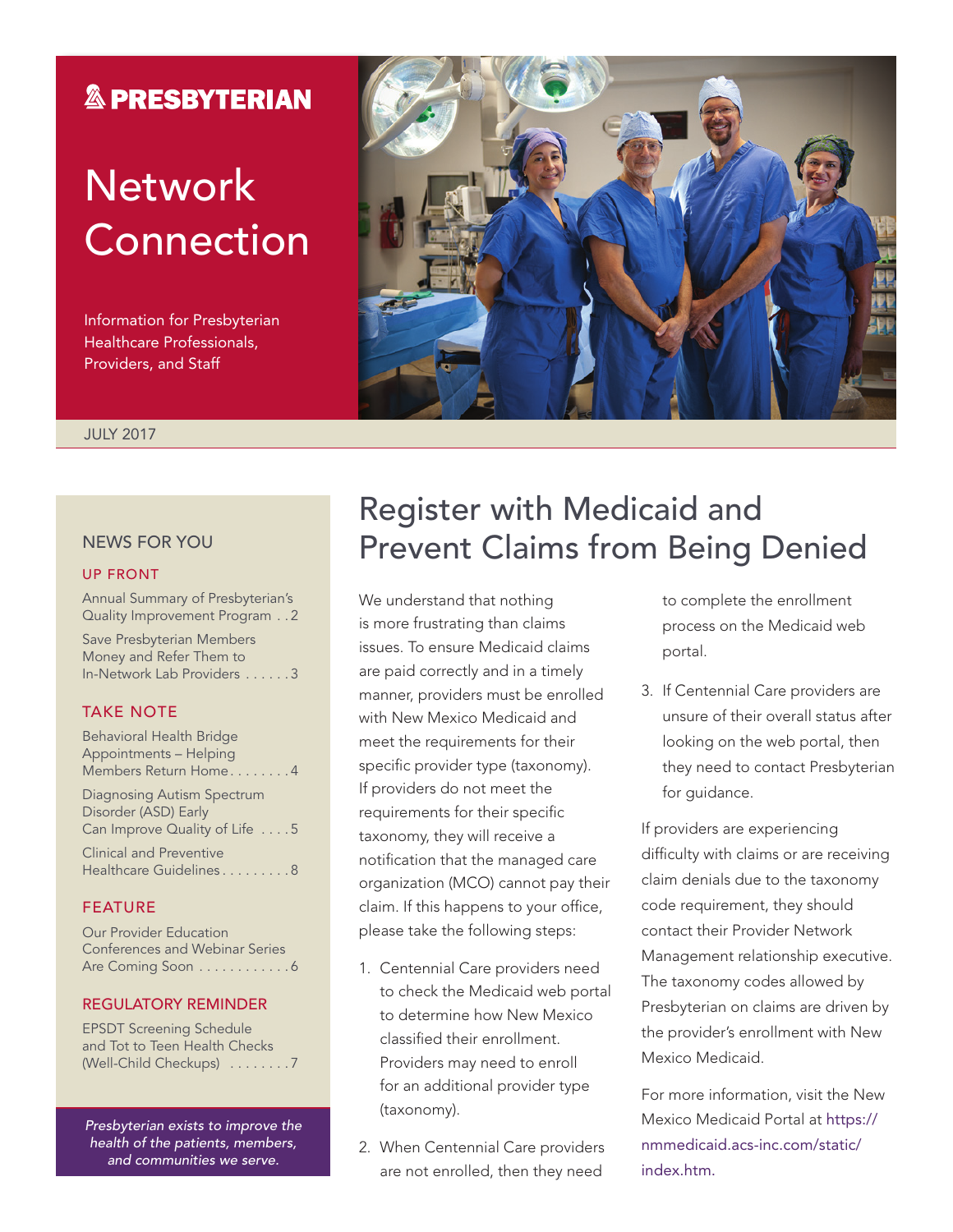### Annual Summary of Presbyterian's Quality Improvement Program

Presbyterian's Quality Improvement (QI) Program is committed to continual improvement of care and services. The program's improvement activities are designed to achieve improved health outcomes for our members and improved satisfaction for both members and providers.

At the end of each year, we evaluate the QI Program to measure our performance. Through this evaluation, we identify opportunities for improvement and make recommendations for changes to next year's program. The QI Program's 2016 summary includes information about the program's processes, activities, goals and outcomes related to member care and services. The following are some of the 2016 activities and results.

### Practitioner/Provider Satisfaction

The annual survey conducted by Symphony Performance Health Analytics (SPH) indicated that approximately 91 percent of our provider network would recommend Presbyterian to members and other physicians. In addition, the survey results indicated that the health plan exceeds practitioner/provider satisfaction in comparison with other health plans in New Mexico. We use these results to focus on improvements that will ensure more time for patient care by reducing administrative obstacles.

### Member Experience/Satisfaction

In 2016, overall member satisfaction improved for three groups: Commercial HMO members, Medicaid adult members and Medicare PPO members. Member feedback indicated that changes in cost, coverage and benefits continue to impact their overall rating of the health plan. Our quarterly member survey indicated that opportunities for continued improvement in satisfaction exist relative to education of benefits, member information and communication, and practitioner/provider access and availability. A separate, indepth quantitative and qualitative analysis identified opportunities for improvement.

### Accessibility of Services

One of the ways Presbyterian measures access is through the annual Consumer Assessment of Healthcare Providers and Systems (CAHPS®) 1 member survey that evaluates accessibility of services. Accessibility is measured by the member's ability to make regular and routine care appointments, and by the member's access to urgent and after-hours care.

Accessibility of services remains a challenge and continues to present opportunities for improvement. Although we did not meet the goal for routine primary care, results improved from 2015 to 2016 for all products except for Medicare HMO and Medicaid's subset for children.

We acknowledge that accessibility remains a challenge statewide for specialty care due to lack of specialists in specific specialty care categories and geographic areas, and we will continue to work to close these gaps.

### NCQA Accreditation

Presbyterian's accreditation status through the National Committee for Quality Assurance (NCQA) remained "Accredited" for all products with the exception of Medicare HMO, which maintained a "Commendable" status.

### **Opportunities**

Opportunities for 2017 include:

- Improving practitioner/provider satisfaction.
- Simplifying the claims resolution process.
- Evaluating the utilization management process.
- Engaging and educating practitioners/providers about formularies.
- Evaluating the Medicare Advantage PPO Member Rewards pilot and Centennial Care Member Rewards Program.
- Evaluating and expanding the Provider Quality Incentive Program to additional contracted network practitioners/providers.
- Developing an automated approach to the management of member rewards and Provider Incentive Program.

*continued on page 3*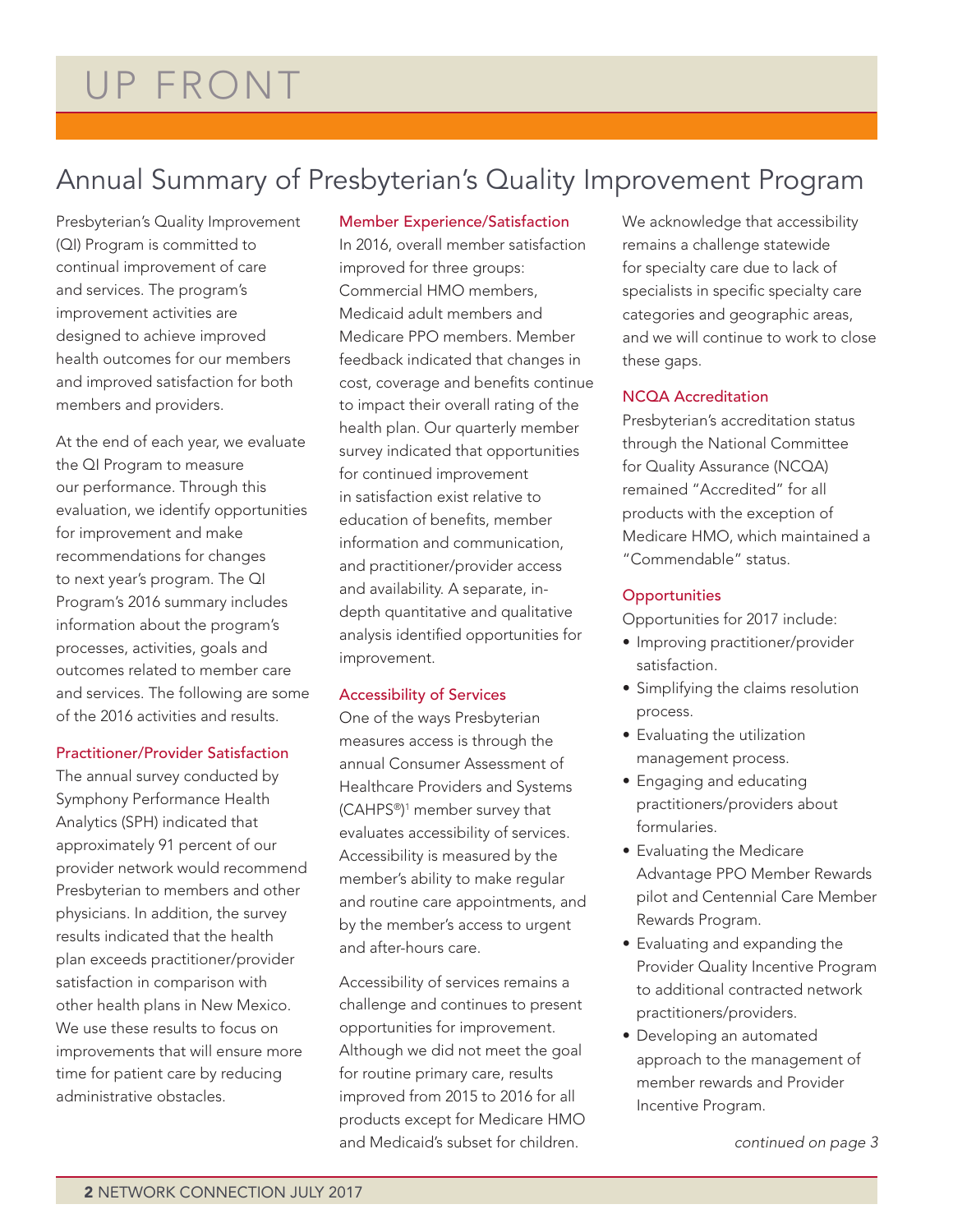## UP FRONT

### *continued from page 2*

### Accomplishments

Our accomplishments in 2016 include:

- Increased Centennial Care participation in the Baby Benefits Program.
- Launched a cross-functional, enterprise-wide development of the High Risk Maternity Program.
- For the second consecutive year, the Presbyterian Commercial HMO/PPO/POS product was rated the top private plan in New Mexico by the NCQA.
- Completed the implementation plan for a Jan. 1, 2017, go-live date of Presbyterian Dual Plus (HMO SNP).
- Met targets for three of the four Healthcare Effectiveness Data and Information Set (HEDIS®) 2 measures for comprehensive diabetes care for Medicaid.
- Met HEDIS targets for the HEDIS medication adherence measure "Follow-up Care for Children Prescribed ADHD Medication" for the Commercial HMO/POS/PPO and Medicaid product lines.
- Developed and implemented a comprehensive plan to drive improvement in the Medicare Advantage Health Outcomes Survey (HOS) and CAHPS survey.

### Contact Us

For more information about the QI Program, please contact the Quality department at (505) 923-5516.

### Save Presbyterian Members Money and Refer Them to In-Network Lab Providers

Presbyterian exists to improve the health of the patients, members and communities we serve. One way we do this is by ensuring our members have access to affordable healthcare, so they can receive the care they need, when they need it. That is why our network of contracted providers is designed to have the member pay less when they receive services from in-network lab providers.

For this reason, we want to remind providers that they are contractually obligated to refer Presbyterian members to in-network providers only. The use of out-of-network providers, including laboratory providers, can cause members to pay more out of pocket.

Please note that TriCore Reference Laboratories (TriCore) is Presbyterian's exclusive lab in New Mexico. Providers are required to refer all laboratory services, including genetic and genomic testing, to TriCore. The only exception to this requirement is for laboratory tests performed in the physician's office covered under the in-office laboratory list. Laboratory procedures performed in office must be performed according to the

provider's Clinical Laboratory Improvement Amendments (CLIA) certification level.

It's important for providers to order tests for Presbyterian members from in-network labs not just because members receive greater benefits when they do, but also due to a growing trend attributed to outof-network labs that perform costly, medically unnecessary and excessive testing. The Centers for Medicare & Medicaid Services (CMS) is closely monitoring waste in this area, especially due to the increased costs associated with unnecessary or excessive lab tests when only one test is needed.

Presbyterian is also closely monitoring orders to out-ofnetwork lab providers and will seek compliance with contractual provisions that require referrals to in-network lab providers. The continued use of out-of-network providers will result in corrective action, up to and including termination of your practice from the network.

To find a TriCore location near your office, visit [http://www.](http://www.tricore.org/locations.) [tricore.org/locations.](http://www.tricore.org/locations.)

<sup>1</sup> CAHPS® is a registered trademark of the Agency for Healthcare Research and Quality (AHRQ). 2 HEDIS® is a registered trademark of the Nationa Committee for Quality Assurance (NCQA).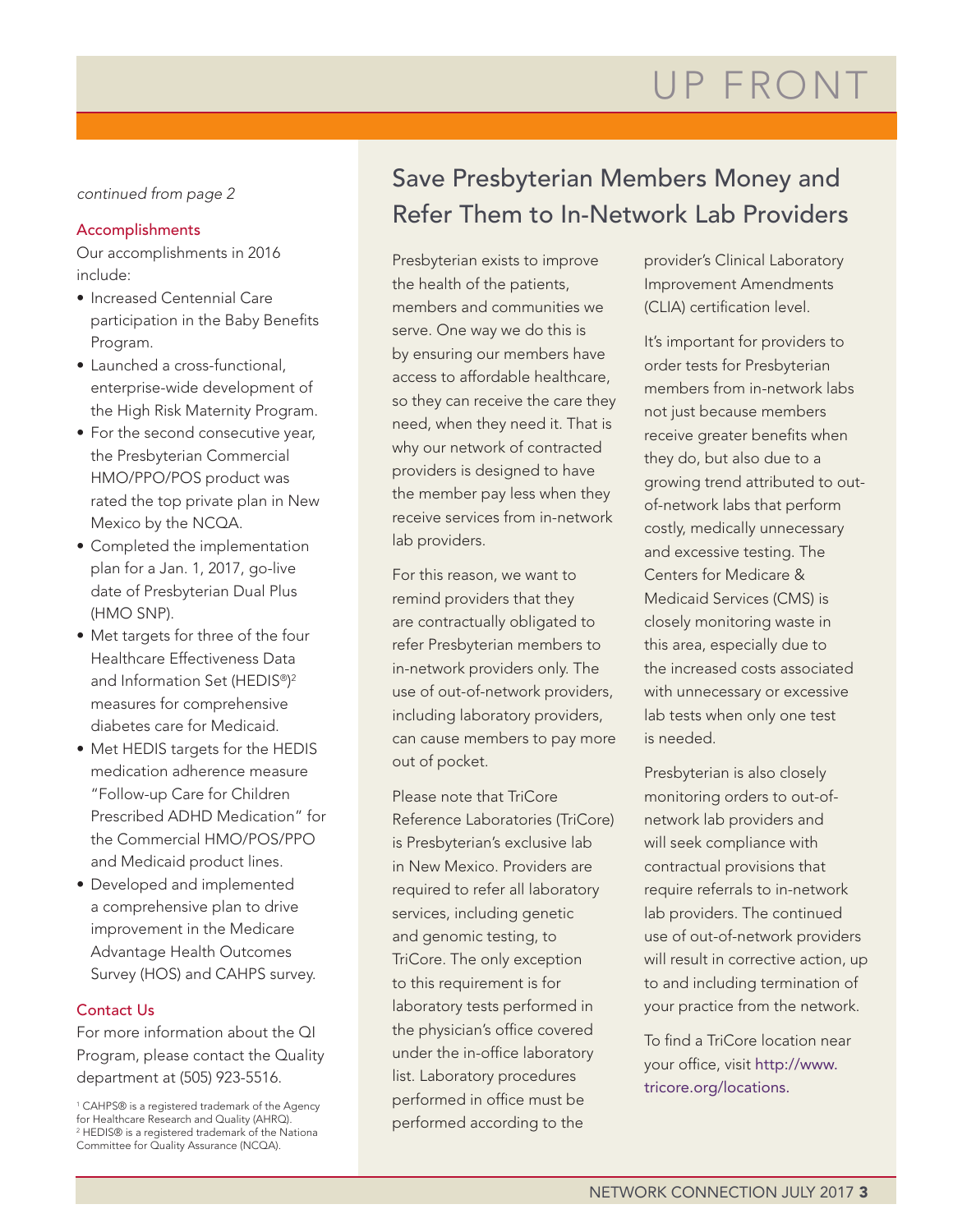## TAKE NOTE

## Behavioral Health Bridge Appointments – Helping Members Return Home

Proper transition from inpatient behavioral health facilities back into the community is essential for lasting rehabilitation and relapse prevention. Presbyterian recently implemented bridge appointments for members in inpatient behavioral health facilities with a psychiatric unit. This new program helps transition members back into the community following their stay to reduce the risk of readmission and increase the likelihood that members will keep needed followup appointments.

All members discharged from an inpatient level of care with a primary mental health or substance abuse diagnosis are eligible for a bridge appointment. The appointment should occur after the member is officially discharged from the inpatient behavioral health unit, but before leaving the facility. The bridge appointment is conducted by a licensed behavioral health clinician from the staff associated with the facility, staff affiliated with an outpatient group that serves the facility or the member's postdischarge provider.

When treating and discharging children, family involvement is critical. The bridge appointment should be completed with the parent/legal guardian present whenever possible. As a reminder, minors who are 14 years old and older in New Mexico are able to consent to a bridge appointment without a parent or legal guardian.



#### Focus of a Bridge Appointment

Bridge appointments take approximately 20 to 30 minutes, and the focus of the appointment includes:

- A review of the discharge plan and instructions with the member.
- Education on the importance of follow-up appointments with the member's provider and how engagement in aftercare treatment can reduce the possibility of readmission.
- A review of the member's prescribed medications.
- Education on the importance of taking medication as prescribed.
- A discussion of potential barriers for keeping follow-up

appointments and identification of interventions. Please note interventions are not necessarily covered services.

### Authorizations and Claim Submissions

A prior authorization is not required for bridge appointments, and inpatient providers can bill for a bridge appointment on the day of discharge.

For more information about bridge appointments, contact Presbyterian Behavioral Health at 1-800-424- 6035, or contact your assigned provider liaison using the contact guide located at [www.phs.org/](http://www.phs.org/ContactGuide) [ContactGuide](http://www.phs.org/ContactGuide).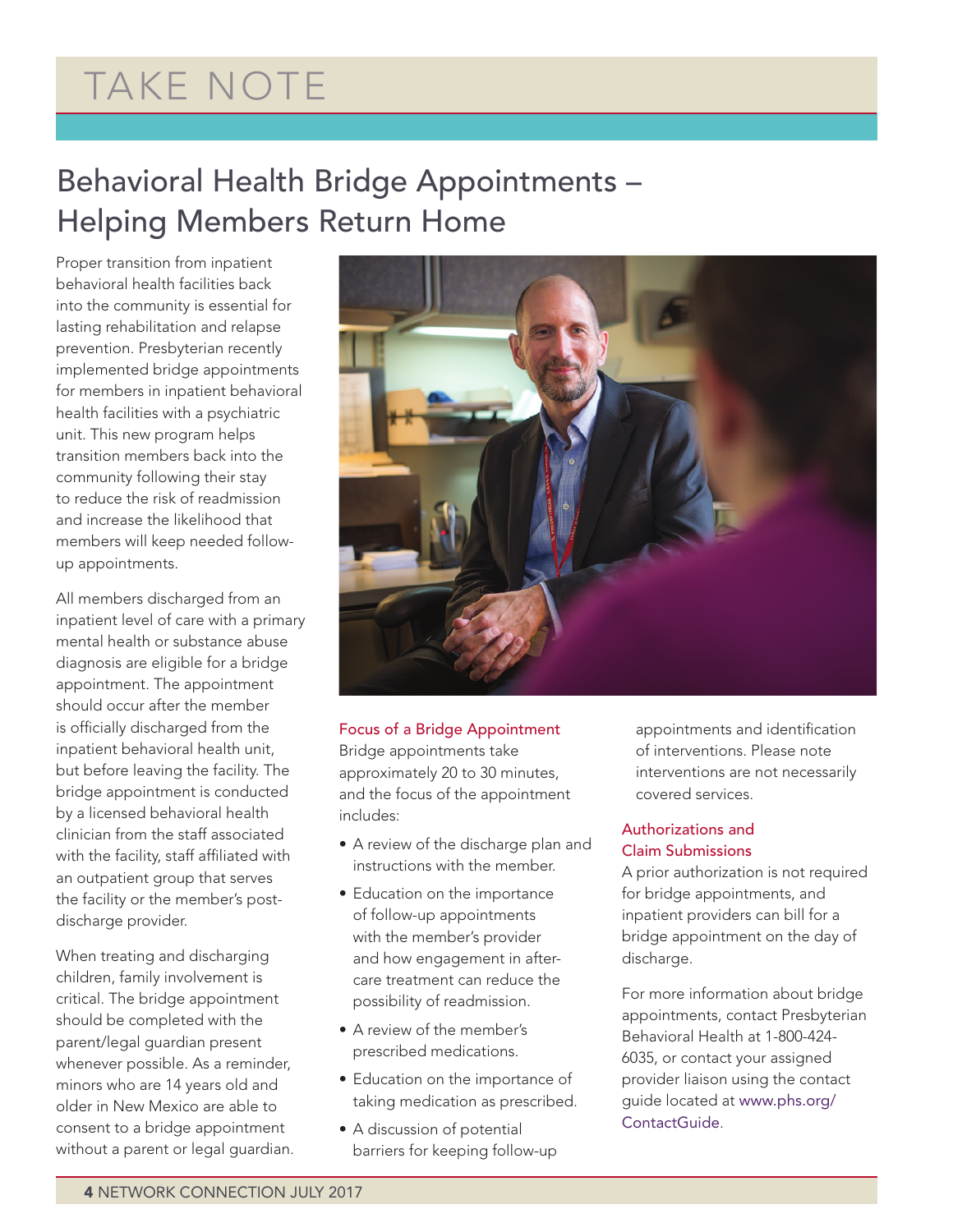## Diagnosing Autism Spectrum Disorder (ASD) Early Can Improve Quality of Life

Autism Spectrum Disorder (ASD) can be a life-altering diagnosis. This disorder is characterized by problems with social communication, unusual behaviors such as fixed interests, inflexibility, repetitive behaviors and/or abnormal responses to sensations.

In recent years, it has become clear that individuals with ASD, despite sharing some behavioral challenges, can be quite different from one another. One thing that remains true and constant, however, is that early identification and treatment affords

greater opportunities for successful interventions that support healthy development and improved function and quality of life. According to the Centers for Disease Control and Prevention (CDC), the median age of first diagnosis is three years old. Research shows that a diagnosis of autism at the age of two can be reliable, valid and stable; however, most children are not diagnosed with ASD until after the age of four.

When one of our members is diagnosed with ASD, they may be assigned a care coordinator who



specializes in autism resources and who will help ensure that the member gains access to the most appropriate and effective services.

Diagnostic providers, with the exception of UNM CDD, all specialize in applied behavior analysis (ABA). ABA is recognized as an effective treatment for autism, and an ABA provider can most often identify, address and reduce challenging behaviors, as well as teach many skills and routines.

While Presbyterian's Behavioral Health department strives to ensure that our members have access to autism resources and providers, our Clinical department ensures that our members are connected to the appropriate providers. Through effective coordination of care across all departments, our members with autism have a chance at developing to their full potential.

If you know a Presbyterian Centennial Care member who would like to access care coordination to help them connect to the appropriate ABA provider, you can direct them to call the Centennial Care Behavioral Healthcare Coordination team at (505) 923-1242 or 1-866-672-1242.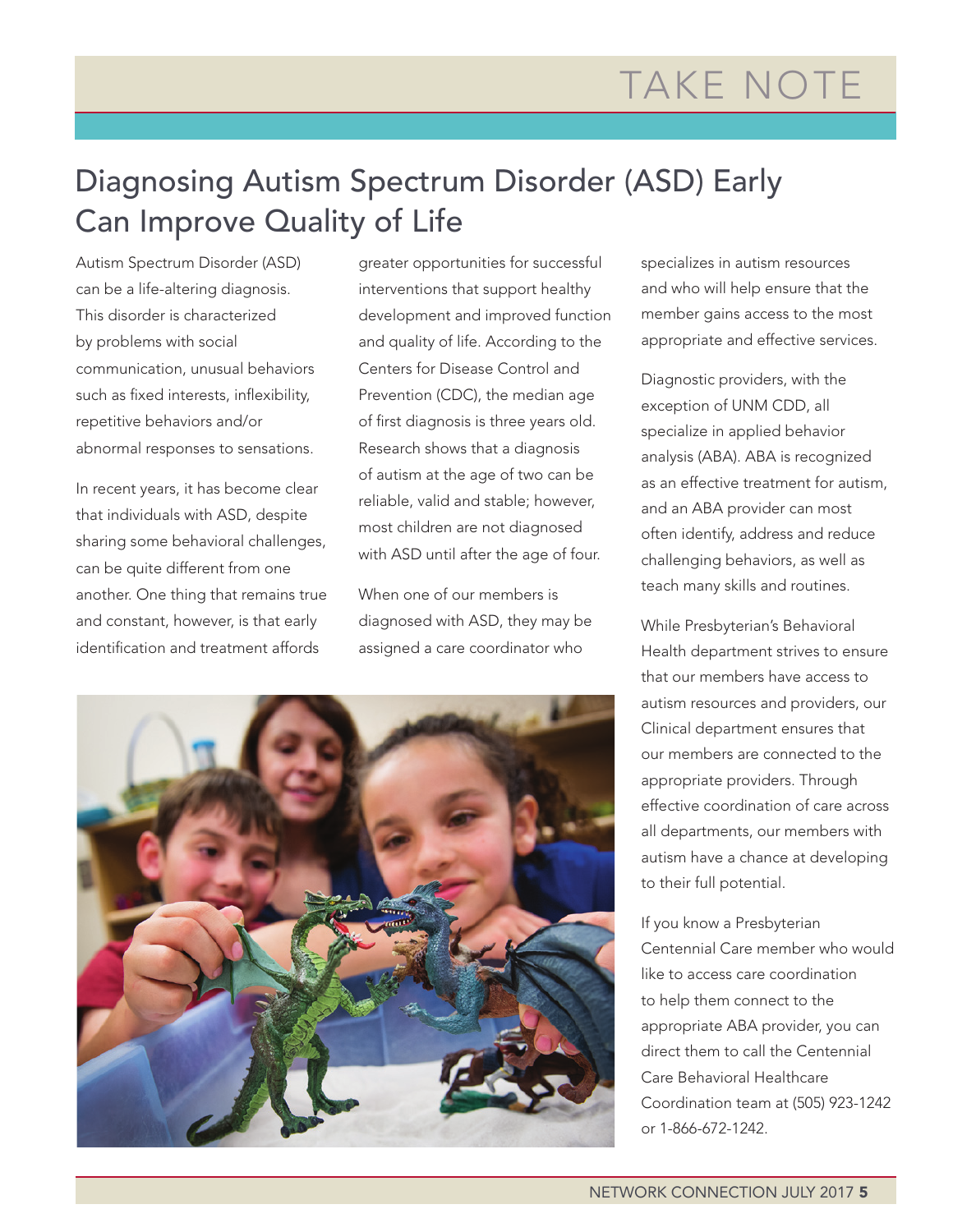## FEATURE

## Save the Date: Our Provider Education Conferences and Webinar Series Are Coming Soon

Join us at our annual Provider Education Conferences and Webinar Series and stay up to date on the current changes in the health plan. We will cover our policies and procedures, the Centennial Care program, and many requirements by the New Mexico Human Services Department. We will host:

- A half-day conference in Albuquerque on Thursday, Aug. 24, which will include guest speakers and breakout sessions.
- A morning in Las Cruces on Wednesday, Sept. 20. Please note: The date and time of the Las Cruces conference published in the May issue of the provider newsletter has changed to the date listed above.



• A webinar training session in December.

Providers or their staff only need to attend one of these training events. To learn more and register, visit [https://](https://phs.swoogo.com/PHP17) [phs.swoogo.com/PHP17](https://phs.swoogo.com/PHP17). Contact your Provider Network Management relationship executive if you have any questions about upcoming training events.

### Clinical and Preventive Healthcare Guidelines

#### Clinical Practice Guidelines

Clinical Practice Guidelines are systematically developed statements designed to help providers make decisions about certain healthcare services needed for a specific clinical circumstance. All guidelines are evidence-based and adopted in whole or in part from nationally recognized organizations utilizing scientific literature, such as the Centers for Disease Control and Prevention (CDC).

Presbyterian's clinical practice guidelines for physical health are available on the provider webpage at [https://www.phs.org/providers/resources/reference](https://www.phs.org/providers/resources/reference-guides/Pages/clinical-practice-guidelines.aspx)[guides/Pages/clinical-practice-guidelines.aspx](https://www.phs.org/providers/resources/reference-guides/Pages/clinical-practice-guidelines.aspx).

Presbyterian's clinical practice guidelines for behavioral health are available on the provider webpage at [https://www.phs.org/providers/](https://www.phs.org/providers/resources/reference-guides/Pages/medical-pharmacy-behavioral.aspx) [resources/reference-guides/Pages/medical](https://www.phs.org/providers/resources/reference-guides/Pages/medical-pharmacy-behavioral.aspx)[pharmacy-behavioral.aspx](https://www.phs.org/providers/resources/reference-guides/Pages/medical-pharmacy-behavioral.aspx).

#### Preventive Healthcare Guidelines

The U.S. Preventive Services Task Force (USPSTF) is an independent, volunteer panel of national experts in prevention and evidence-based medicine, who make recommendations to help primary care clinicians and patients decide together whether a preventive service is right for the patient's needs. Presbyterian's Preventive Healthcare Guidelines are based on the USPSTF recommendations and are available for providers online at [http://docs.phs.](mailto:http://docs.phs.org/idc/groups/public/@phs/@php/documents/phscontent/wcmdev1001475.pdf) [org/idc/groups/public/@phs/@php/documents/](mailto:http://docs.phs.org/idc/groups/public/@phs/@php/documents/phscontent/wcmdev1001475.pdf) [phscontent/wcmdev1001475.pdf](mailto:http://docs.phs.org/idc/groups/public/@phs/@php/documents/phscontent/wcmdev1001475.pdf).

Presbyterian aligns with the CDC's child and adolescent immunization schedule, which is available at [http://www.cdc.gov/vaccines/schedules/](http://www.cdc.gov/vaccines/schedules/index.html) [index.html](http://www.cdc.gov/vaccines/schedules/index.html).

The guidelines also include mandates from the New Mexico Health and Human Services department (HSD) for managed care organizations found in the New Mexico Administrative Code (NMAC).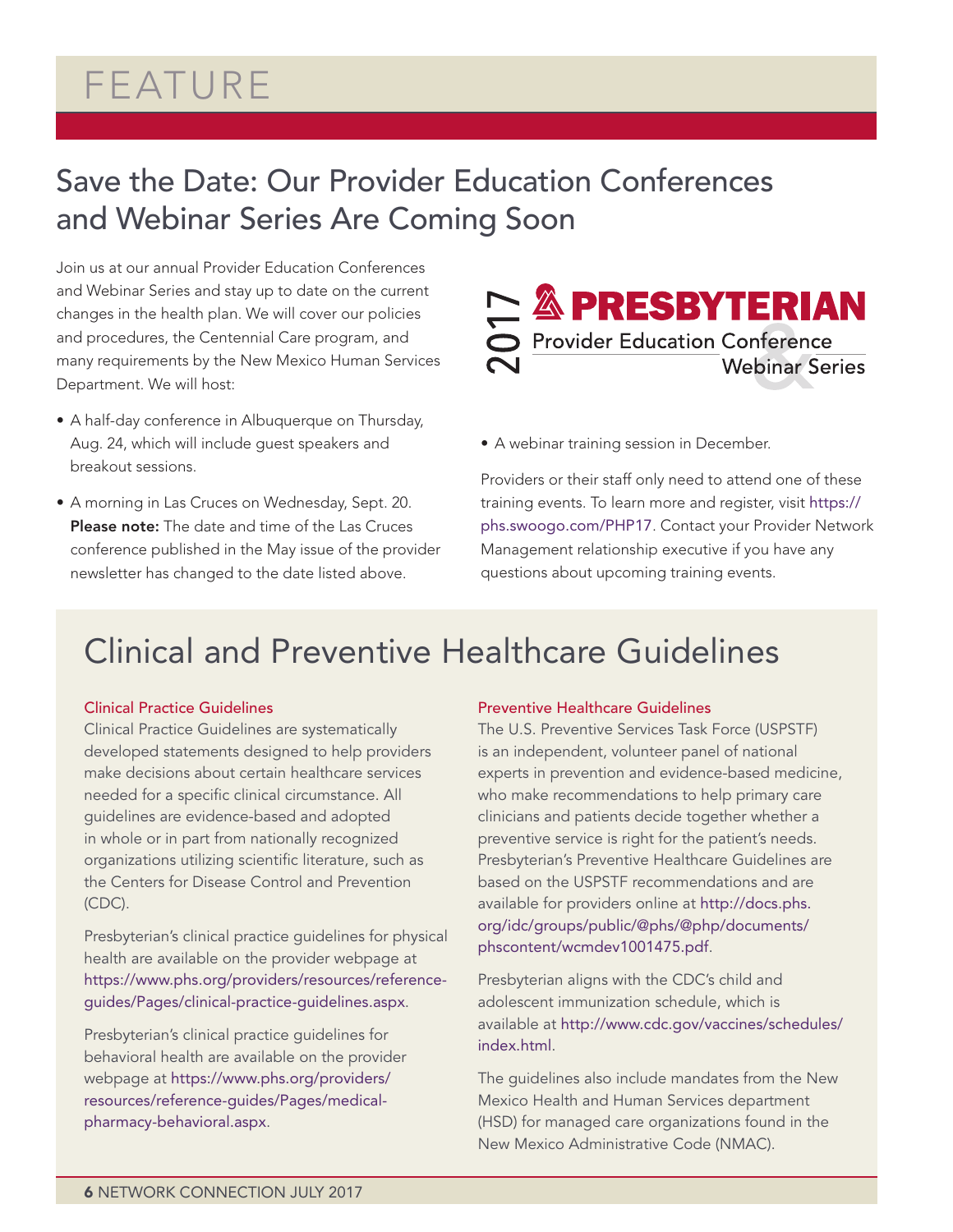# REGULATORY REMINDER

## EPSDT Program, Well-Child Visits and Lead Testing

Children have the opportunity to utilize preventive, dental, mental health, and developmental and specialty services through the Early and Periodic Screening, Diagnostic and Treatment (EPSDT) program.

The EPSDT Program is Medicaid's comprehensive and preventive child health program for individuals under the age of 21. Children may experience numerous health issues and developmental delays that should be assessed as part of routine preventive care. Early detection and treatment can prevent or minimize the effects of many childhood conditions. The EPSDT Program emphasizes the need for comprehensive care and the early discovery of health or developmental concerns.

### EPSDT Screening Schedule and Tot to Teen Health Checks (Well-Child Checkups)

Presbyterian follows the New Mexico Medical Assistance Division's health check periodicity schedule as well as the federal EPSDT Program screening schedule. Both New Mexico Medicaid and the Centers for Medicare & Medicaid Services (CMS) certification requirements will be met if the medical record documentation demonstrates that EPSDT Program screenings were conducted based upon the periodicity schedule noted below.

| <b>Babies</b> | <b>Children</b> | Youth    |
|---------------|-----------------|----------|
| <b>Birth</b>  | 15 months       | 13 years |
| 1 month       | 18 months       | 14 years |
| 2 months      | 24 months       | 15 years |
| 4 months      | 3 years         | 16 years |
| 6 months      | 4 years         | 17 years |
| 9 months      | 5 years         | 18 years |
| 12 months     | 6 years         | 19 years |
|               | 8 years         | 20 years |
|               | 10 years        |          |
|               | 12 years        |          |

Additional EPSDT Program information is available on the CMS website at:

[http://www.medicaid.gov/Medicaid-CHIP-Program-](http://www.medicaid.gov/Medicaid-CHIP-Program-Information/By-Topics/Benefits/Early-and-Periodic-Screening-Diagnostic-and-Treatment.html. )[Information/By-Topics/Benefits/Early-and-Periodic-](http://www.medicaid.gov/Medicaid-CHIP-Program-Information/By-Topics/Benefits/Early-and-Periodic-Screening-Diagnostic-and-Treatment.html. )[Screening-Diagnostic-and-Treatment.html.](http://www.medicaid.gov/Medicaid-CHIP-Program-Information/By-Topics/Benefits/Early-and-Periodic-Screening-Diagnostic-and-Treatment.html. ) 



### Lead Level Screening

CMS updated its Medicaid lead screening policy for children eligible for EPSDT Program services. Both federal and state Medicaid regulations require that all children who are enrolled in Medicaid are tested at 12 months old and again at 24 months old. Children between the ages of 36 months and 72 months must receive a blood lead test if they were not previously screened for lead poisoning.

For more information, see [https://www.medicaid.gov/](https://www.medicaid.gov/medicaid/benefits/epsdt/lead-screening/index.html) [medicaid/benefits/epsdt/lead-screening/index.html](https://www.medicaid.gov/medicaid/benefits/epsdt/lead-screening/index.html).

CMS recognizes that lead poisoning continues to be a problem for a small percentage of low-income children. Additional information on blood lead levels can be found on the New Mexico Department of Health's website at <https://nmhealth.org/about/erd/eheb/clppp/>.